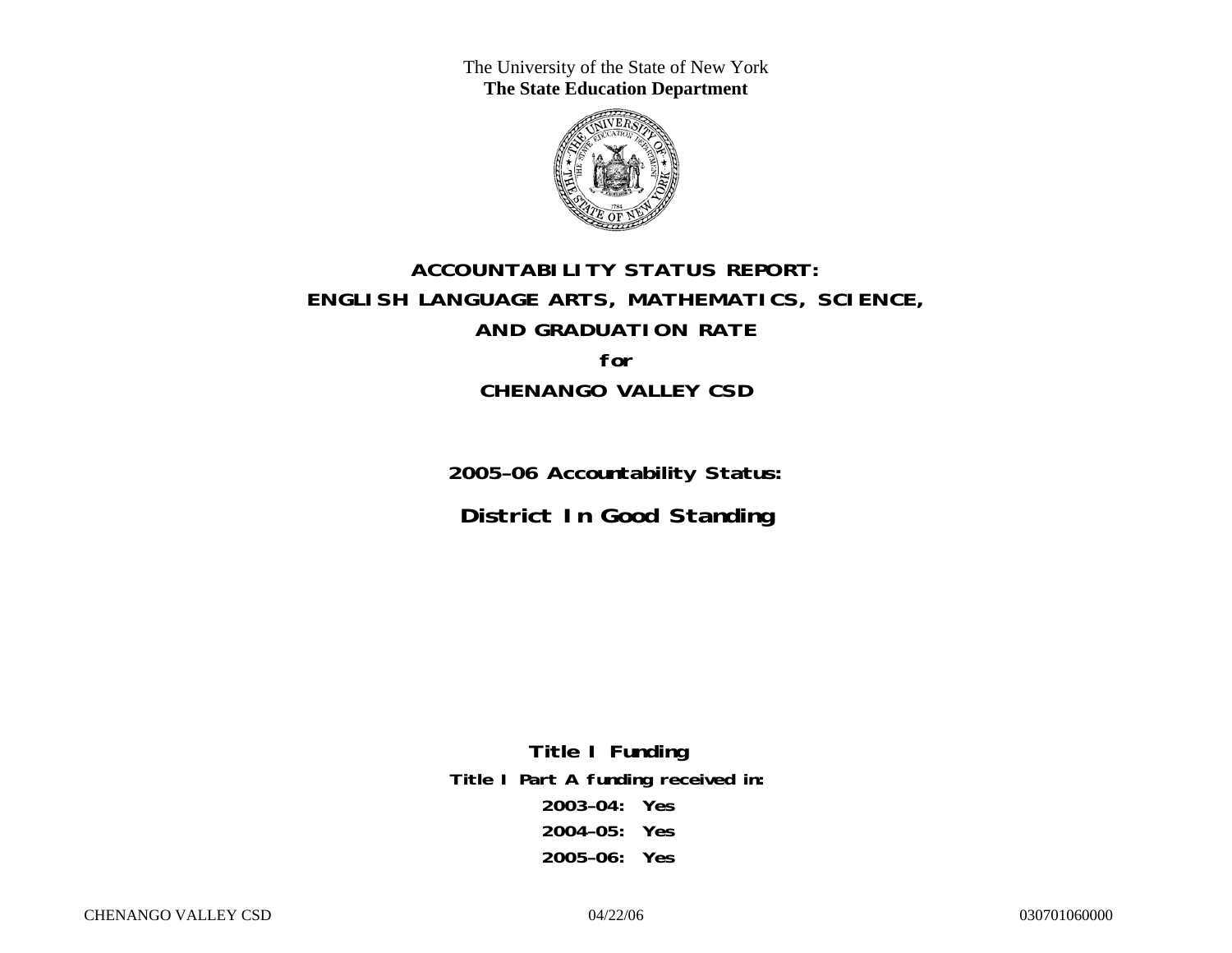### **District Accountability Status Categories**

The list below defines the district status categories of New York State's district accountability system, which is divided into a Federal Title I component and a State component. A district that does not receive Title I funding in a school year does not have a federal status in that year. Consequences for districts not in good standing can be found at: **http://www.emsc.nysed.gov/nyc/DINI/DINI2004-05.shtml**. To be removed from any improvement status, a district must make Adequate Yearly Progress (AYP) at an applicable grade level in the subject area for which it was identified for two consecutive years.

**District in Good Standing:** A district is considered to be in good standing if it has not been identified as a District in Need of Improvement, Requiring Corrective Action, Planning for Restructuring, or Requiring Academic Progress.

**District Requiring Academic Progress:** Under the State component of New York's accountability system, a district that misses making AYP at every applicable grade level in a subject area for two consecutive years is considered a District Requiring Academic Progress (Year 1) for the following year. In each succeeding year that the school fails to make AYP, the year designation is incremented by one.

**District in Need of Improvement (Year 1):** A district that misses making AYP at every applicable grade level in the same subject area for two consecutive years while receiving Title I funds is considered a District in Need of Improvement (Year 1) for the following year.

**District in Need of Improvement (Year 2):** A District in Need of Improvement (Year 1) that misses making AYP at every

applicable grade level in the subject area for which it was identified while receiving Title I funds is considered a District in Need of Improvement (Year 2) for the following year.

**District Requiring Corrective Action:** A District in Need of Improvement (Year 2) that misses making AYP at every applicable grade level in the subject area for which it was identified while receiving Title I funds is considered a District Requiring Corrective Action for the following year.

**District Planning for Restructuring:** A District Requiring Corrective Action that misses making AYP at every applicable grade level in the subject area for which it was identified while receiving Title I funds is considered a District Planning for Restructuring for the following year.

**District Restructuring:** A District Planning for Restructuring that misses making AYP at every applicable grade level in the subject area for which it was identified while receiving Title I funds is considered a District Restructuring for the following year.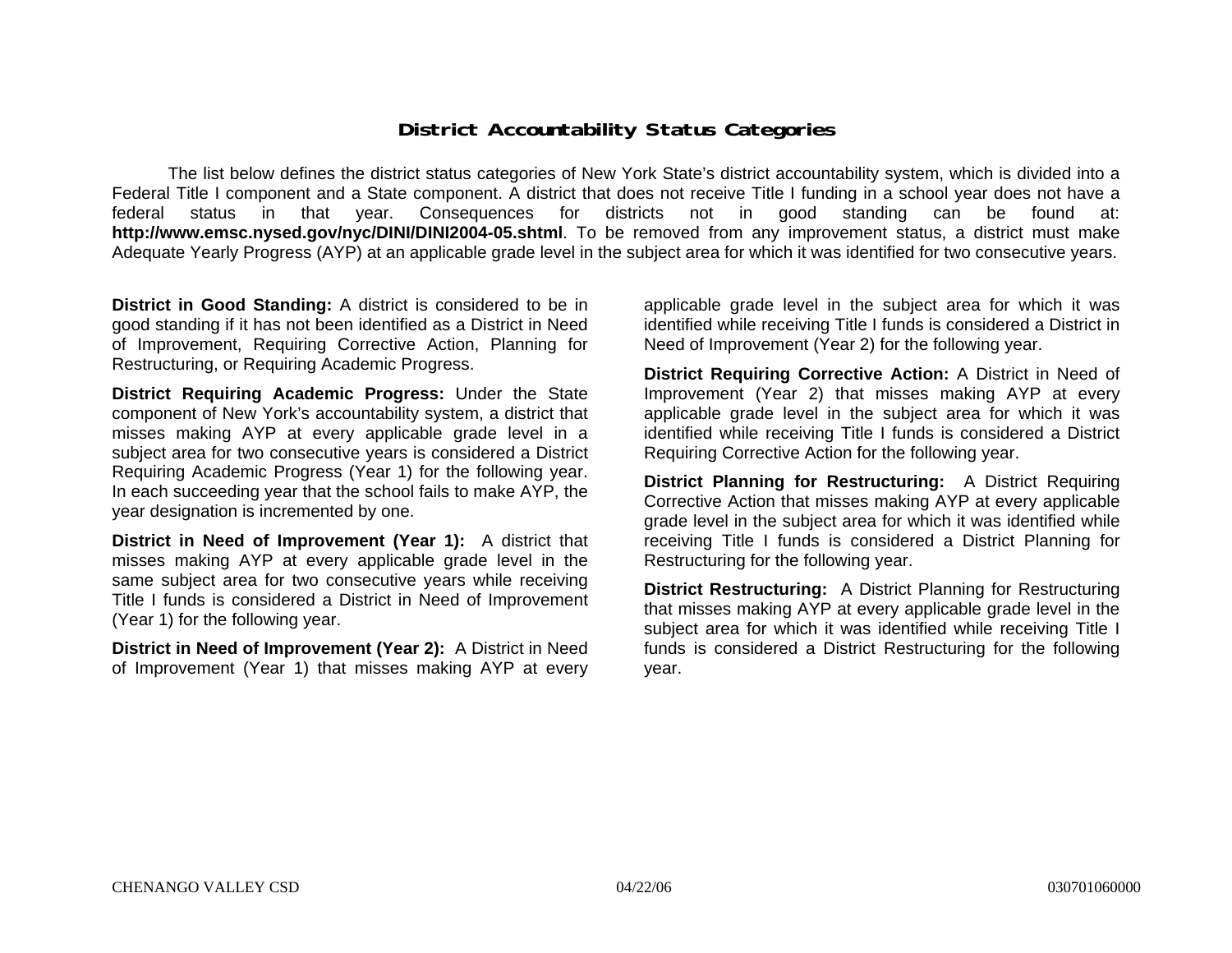### **Elementary-Level English Language Arts**

Definitions of terms, such as Performance Index and Effective Annual Measurable Objective (AMO), are in the glossary, which is the last page of this report.

**To make Adequate Yearly Progress (AYP) in 2004–05, every accountability group must make AYP.** 

**For an accountability group to make AYP in 2004–05, it must** 

- 1. meet the 95 percent participation requirement (*2004–05 Participation*), *and*
- 2. *either* meet its Effective AMO *or* make safe harbor (*2004–05 Performance*  and *Standards*).

To meet the participation requirement, 95 percent of the grade 4 enrollment in each accountability group with 40 or more students must be tested. To meet the

Effective AMO, the Performance Index for each group with 30 or more continuously enrolled students must equal or exceed the Effective AMO. To make safe harbor, the Performance Index of each of these groups must equal or exceed its ELA safe harbor target *and* the group must meet the elementary-level science qualification for safe harbor. (See the elementary-level science page of this report for further information on meeting the science qualification for safe harbor.)

*ELA Safe Harbor Targets:* The elementary-level 2004–05 ELA Safe Harbor Target is calculated by using the following equation: 2003–04 PI + (200 – the 2003–04 PI)  $\times$  0.10. The 2005–06 ELA Safe Harbor Target is calculated by using the following equation: 2004–05 PI + (200 – the 2004–05 PI) × 0.10. The 2005–06 target is provided for groups whose PI was below the Effective AMO in 2004–05.

|                                |                       | 2004-05 Participation*                    | 2004-05 Performance**                                   |                      |                  | 2004-05 Standards                   |                                                           |                                                       | 2005-06                                           |
|--------------------------------|-----------------------|-------------------------------------------|---------------------------------------------------------|----------------------|------------------|-------------------------------------|-----------------------------------------------------------|-------------------------------------------------------|---------------------------------------------------|
| <b>Accountability Group</b>    | Grade 4<br>Enrollment | Percent of<br>Enrollment<br><b>Tested</b> | Count of<br>Continuously<br>Enrolled<br><b>Students</b> | Performance<br>Index | Effective<br>AMO | <b>ELA Safe</b><br>Harbor<br>Target | Met the<br>Science<br>Qualification<br>for Safe<br>Harbor | <b>Made</b><br>AYP in<br><b>ELA</b> in<br>$2004 - 05$ | <b>ELA Safe</b><br><b>Harbor</b><br><b>Target</b> |
| All Students                   | 136                   | 100%                                      | 135                                                     | 181                  | 122              |                                     |                                                           | <b>YES</b>                                            |                                                   |
| Students with Disabilities**** | 17                    |                                           | 17                                                      |                      |                  |                                     |                                                           |                                                       |                                                   |
| American Indian/Alaskan Native |                       |                                           |                                                         |                      |                  |                                     |                                                           |                                                       |                                                   |
| Black                          | 3                     |                                           | 3                                                       |                      |                  |                                     |                                                           |                                                       |                                                   |
| Hispanic                       | $\overline{2}$        |                                           | $\overline{2}$                                          |                      |                  |                                     |                                                           |                                                       |                                                   |
| Asian or Pacific Islander      |                       |                                           |                                                         |                      |                  |                                     |                                                           |                                                       |                                                   |
| White                          | 130                   | 100%                                      | 129                                                     | 181                  | 122              |                                     |                                                           | <b>YES</b>                                            |                                                   |
| Limited English Proficient     |                       |                                           |                                                         |                      |                  |                                     |                                                           |                                                       |                                                   |
| Economically Disadvantaged     | 27                    |                                           | 26                                                      |                      |                  |                                     |                                                           |                                                       |                                                   |
| <b>Final AYP Determination</b> |                       |                                           |                                                         |                      |                  |                                     |                                                           | <b>YES</b>                                            |                                                   |

\*If the participation rate of an accountability group fell below 95 percent in 2004–05, the enrollment shown is the sum of 2003–04 and 2004–05 enrollments and the percent tested is the weighted average of the participation rates for those two years.

\*\*If there were fewer than 30 continuously enrolled tested students in 2004–05, data for 2003–04 and 2004–05 were combined to determine counts and PIs.

\*\*\*Groups with a "\*\*\*" are not required to meet the science qualification for safe harbor to make safe harbor in English and mathematics because fewer than 30 students in the group were administered the science test.

\*\*\*\*In cases of failure to make AYP solely because of the performance of students with disabilities, meeting the 95% participation requirement for this group and subject and meeting or exceeding the AMO if 34 points were added to the PI for this group and subject is an approved way of making AYP for students with disabilities.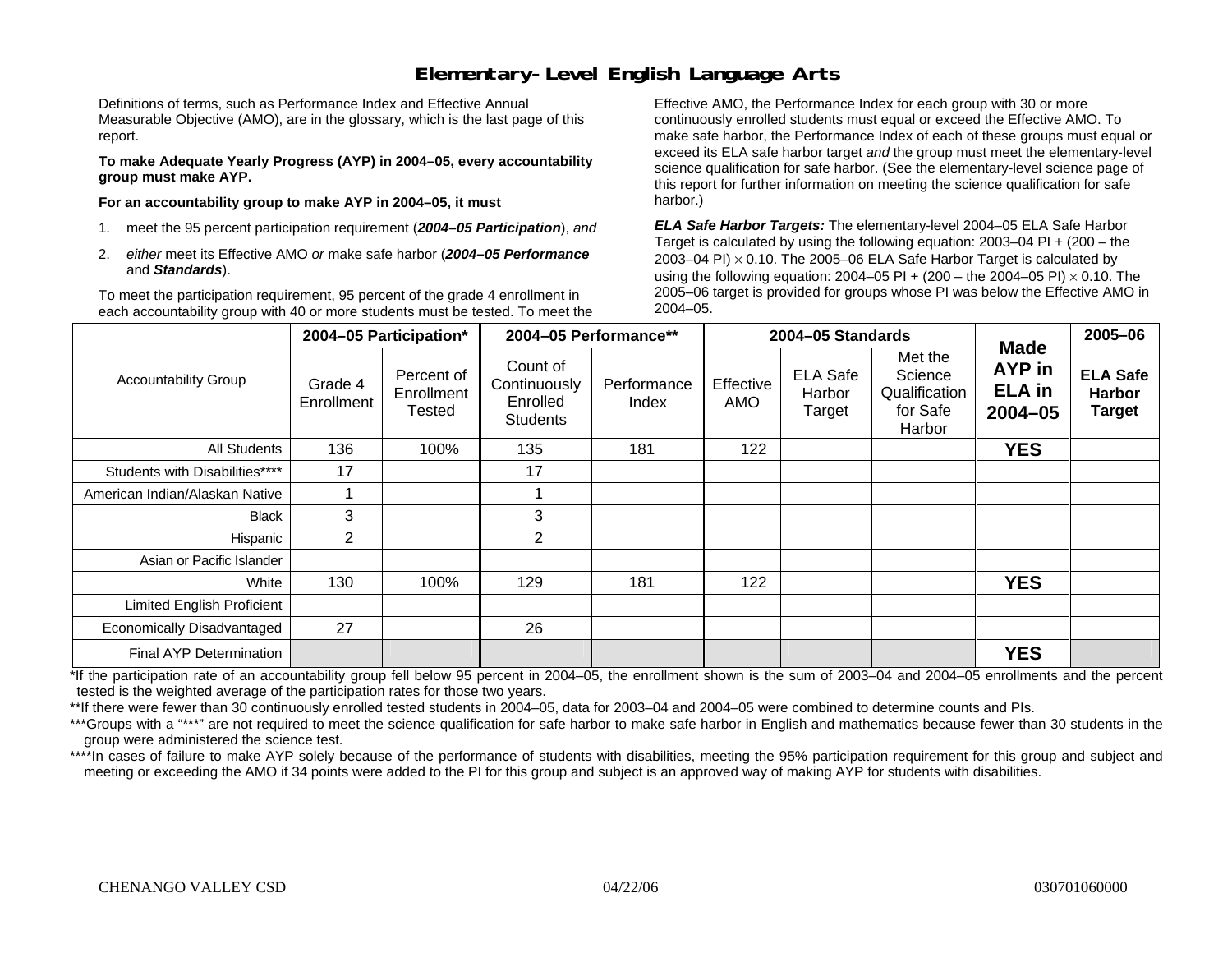### **Elementary-Level Mathematics**

Definitions of terms, such as Performance Index and Effective Annual Measurable Objective (AMO), are in the glossary, which is the last page of this report.

**To make Adequate Yearly Progress (AYP) in 2004–05, every accountability group must make AYP.** 

**For an accountability group to make AYP in 2004–05, it must** 

- 1. meet the 95 percent participation requirement (*2004–05 Participation*), *and*
- 2. *either* meet its Effective AMO *or* make safe harbor (*2004–05 Performance*  and *Standards*).

To meet the participation requirement, 95 percent of the grade 4 enrollment in each accountability group with 40 or more students must be tested. To meet the

Effective AMO, the Performance Index for each group with 30 or more continuously enrolled students must equal or exceed the Effective AMO. To make safe harbor, the Performance Index of each of these groups must equal or exceed its math safe harbor target *and* the group must meet the elementarylevel science qualification for safe harbor. (See the elementary-level science page of this report for further information on meeting the science qualification for safe harbor.)

*Math Safe Harbor Targets:* The elementary-level 2004–05 Math Safe Harbor Target is calculated by using the following equation: 2003–04 PI + (200 – the 2003–04 PI) <sup>×</sup> 0.10. The 2005–06 Math Safe Harbor Target is calculated by using the following equation: 2004–05 PI + (200 – the 2004–05 PI) × 0.10. The 2005–06 target is provided for groups whose PI was below the Effective AMO in 2004–05.

|                                   |                       | 2004-05 Participation*             |                                                         | 2004-05 Performance** |                  | 2004-05 Standards             |                                                           |                                                        | 2005-06                                            |
|-----------------------------------|-----------------------|------------------------------------|---------------------------------------------------------|-----------------------|------------------|-------------------------------|-----------------------------------------------------------|--------------------------------------------------------|----------------------------------------------------|
| <b>Accountability Group</b>       | Grade 4<br>Enrollment | Percent of<br>Enrollment<br>Tested | Count of<br>Continuously<br>Enrolled<br><b>Students</b> | Performance<br>Index  | Effective<br>AMO | Math Safe<br>Harbor<br>Target | Met the<br>Science<br>Qualification<br>for Safe<br>Harbor | <b>Made</b><br>AYP in<br><b>Math in</b><br>$2004 - 05$ | <b>Math Safe</b><br><b>Harbor</b><br><b>Target</b> |
| <b>All Students</b>               | 139                   | 100%                               | 134                                                     | 191                   | 133              |                               |                                                           | <b>YES</b>                                             |                                                    |
| Students with Disabilities****    | 19                    |                                    | 17                                                      |                       |                  |                               |                                                           |                                                        |                                                    |
| American Indian/Alaskan Native    | ٠                     |                                    |                                                         |                       |                  |                               |                                                           |                                                        |                                                    |
| <b>Black</b>                      | 3                     |                                    | 3                                                       |                       |                  |                               |                                                           |                                                        |                                                    |
| Hispanic                          | $\overline{2}$        |                                    | $\overline{2}$                                          |                       |                  |                               |                                                           |                                                        |                                                    |
| Asian or Pacific Islander         |                       |                                    |                                                         |                       |                  |                               |                                                           |                                                        |                                                    |
| White                             | 133                   | 100%                               | 128                                                     | 191                   | 133              |                               |                                                           | <b>YES</b>                                             |                                                    |
| <b>Limited English Proficient</b> |                       |                                    |                                                         |                       |                  |                               |                                                           |                                                        |                                                    |
| Economically Disadvantaged        | 29                    |                                    | 26                                                      |                       |                  |                               |                                                           |                                                        |                                                    |
| <b>Final AYP Determination</b>    |                       |                                    |                                                         |                       |                  |                               |                                                           | <b>YES</b>                                             |                                                    |

\*If the participation rate of an accountability group fell below 95 percent in 2004–05, the enrollment shown is the sum of 2003–04 and 2004–05 enrollments and the percent tested is the weighted average of the participation rates over those two years.

\*\*If there were fewer than 30 continuously enrolled tested students in 2004–05, data for 2003–04 and 2004–05 were combined to determine counts and PIs.

\*\*\*Groups with a "\*\*\*" are not required to meet the science qualification for safe harbor to make safe harbor in English and mathematics because fewer than 30 students in the group were administered the science test.

\*\*\*\* In cases of failure to make AYP solely because of the performance of students with disabilities, meeting the 95% participation requirement for this group and subject and meeting or exceeding the AMO if 34 points were added to the PI for this group and subject is an approved way of making AYP for students with disabilities.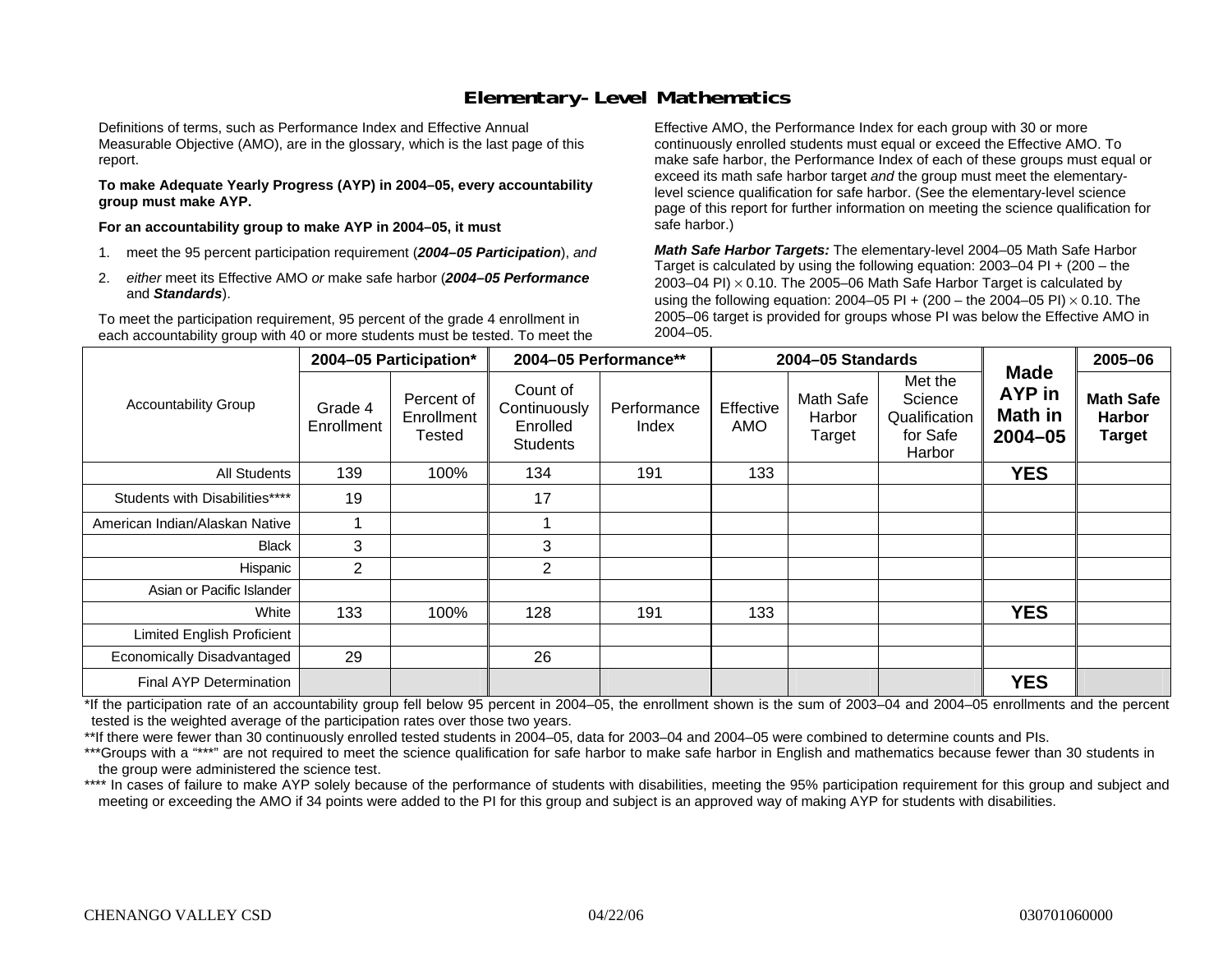### **Elementary-Level Science**

Definitions of terms, such as Progress Target and Adequate Yearly Progress (AYP), are in the glossary, which is the last page of this report.

*Made AYP in Science in 2004–05:* To make AYP in science, the Performance Index (PI) for the "All Students" group must equal or exceed the State Science Standard or the Science Progress Target.

*Qualification for Safe Harbor in Elementary-Level ELA and Math:* For an accountability group to be considered Qualified for Safe Harbor

in Elementary-Level ELA and Math, the PI must equal or exceed the State Science Standard or the Science Progress Target in elementarylevel science for that group. Groups with fewer than 30 students tested in elementary-level science are not subject to this qualification criterion.

*Science Progress Targets:* The elementary-level 2004–05 Science Progress Target is calculated by adding one point to the 2003–04 PI. The 2005–06 Science Progress Target is calculated by adding one point to the 2004–05 PI. The 2005–06 target is provided for groups whose PI was below the State Science Standard in 2004–05.

|                                   |                                                         | 2004-05 Performance* |                                     | 2004-05 Standards             |                                             | $2004 - 05$                                                             | $2005 - 06$                   |
|-----------------------------------|---------------------------------------------------------|----------------------|-------------------------------------|-------------------------------|---------------------------------------------|-------------------------------------------------------------------------|-------------------------------|
| <b>Accountability Group</b>       | Count of<br>Continuously<br>Enrolled<br><b>Students</b> | Performance<br>Index | <b>State</b><br>Science<br>Standard | Science<br>Progress<br>Target | <b>Made AYP</b><br>in Science<br>in 2004-05 | Qualified for<br>Safe Harbor in<br>Elementary-<br>Level ELA and<br>Math | Science<br>Progress<br>Target |
| <b>All Students</b>               | 134                                                     | 196                  | 100                                 |                               | <b>YES</b>                                  | <b>YES</b>                                                              |                               |
| <b>Students with Disabilities</b> | 17                                                      |                      |                                     |                               |                                             |                                                                         |                               |
| American Indian/Alaskan Native    |                                                         |                      |                                     |                               |                                             |                                                                         |                               |
| <b>Black</b>                      | 3                                                       |                      |                                     |                               |                                             |                                                                         |                               |
| Hispanic                          | 2                                                       |                      |                                     |                               |                                             |                                                                         |                               |
| Asian or Pacific Islander         |                                                         |                      |                                     |                               |                                             |                                                                         |                               |
| White                             | 128                                                     | 196                  | 100                                 |                               |                                             | <b>YES</b>                                                              |                               |
| Limited English Proficient        |                                                         |                      |                                     |                               |                                             |                                                                         |                               |
| Economically Disadvantaged        | 26                                                      |                      |                                     |                               |                                             |                                                                         |                               |
| <b>Final AYP Determination</b>    |                                                         |                      |                                     |                               | <b>YES</b>                                  |                                                                         |                               |

\*If there were fewer than 30 continuously enrolled students in 2004–05, data for 2003–04 and 2004–05 were combined to determine counts and Performance Indices.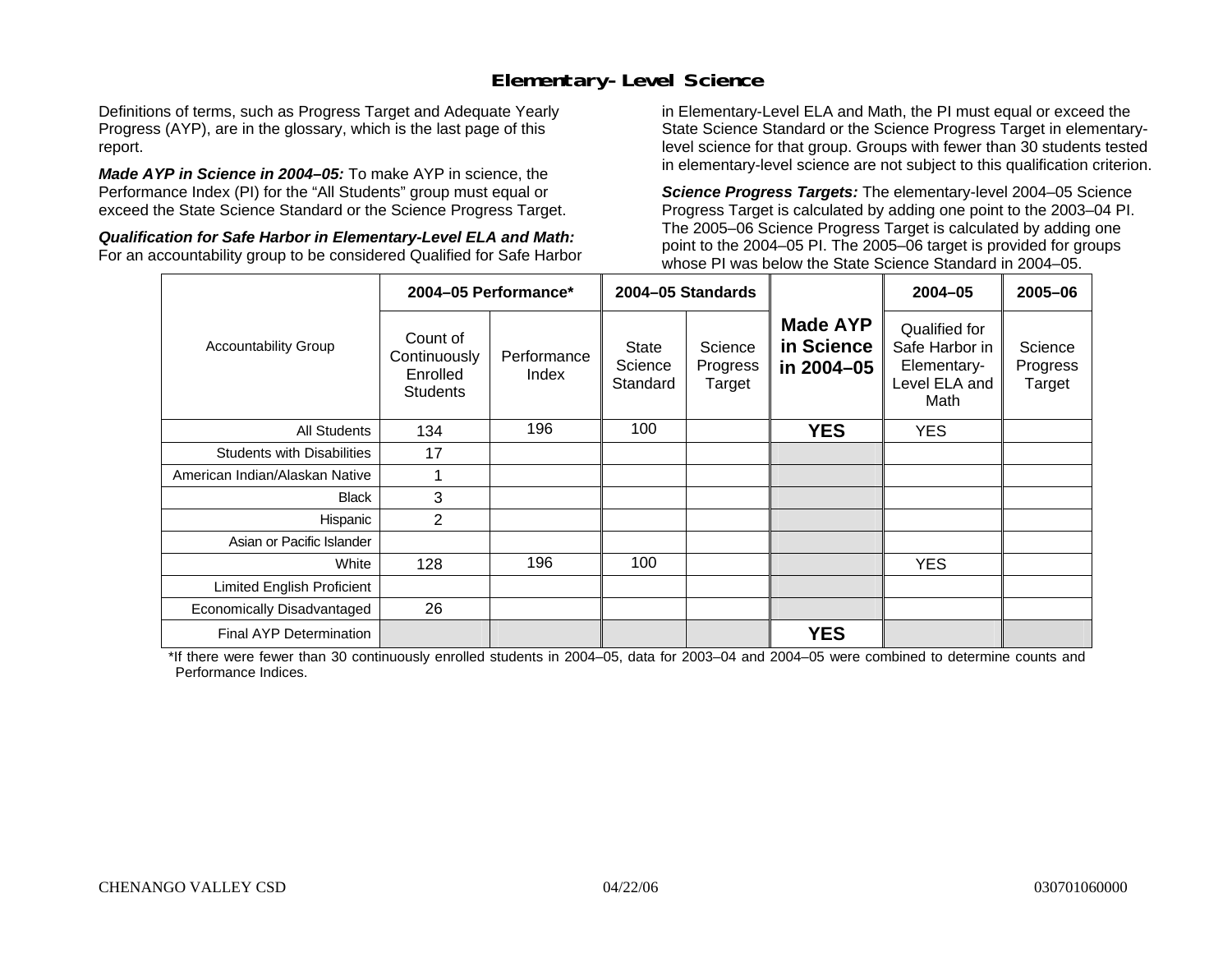# **Middle-Level English Language Arts**

Definitions of terms, such as Performance Index and Effective Annual Measurable Objective (AMO), are in the glossary, which is the last page of this report.

#### **To make Adequate Yearly Progress (AYP) in 2004–05, every accountability group must make AYP.**

#### **For an accountability group to make AYP in 2004–05, it must**

- 1. meet the 95 percent participation requirement (*2004–05 Participation*), *and*
- 2. *either* meet its Effective AMO *or* make safe harbor (*2004–05 Performance* and *Standards*).

To meet the participation requirement, 95 percent of the grade 8 enrollment in each accountability group with 40 or more students must exceed the Effective AMO. To make safe harbor, the Performance Index be tested. To meet the Effective AMO, the Performance Index for each group with 30 or more continuously enrolled students must equal or of each of these groups must equal or exceed its ELA safe harbor target *and* the group must meet the middle-level science qualification for safe harbor. (See the middle-level science page of this report for further information on meeting the science qualification for safe harbor.)

*ELA Safe Harbor Targets:* The middle-level 2004–05 ELA Safe Harbor Target is calculated by using the following equation: 2003–04 PI + (200 – the 2003–04 PI) <sup>×</sup> 0.10. The 2005–06 ELA Safe Harbor Target is calculated by using the following equation:  $2004-05$  PI +  $(200 -$  the  $2004-$ 05 PI)  $\times$  0.10. The 2005–06 target is provided for groups whose PI was below the Effective AMO in 2004–05.

|                                |                       | 2004-05 Participation*             |                                                         | 2004-05 Performance** |                  | 2004-05 Standards                   |                                                           |                                                       | 2005-06                                           |
|--------------------------------|-----------------------|------------------------------------|---------------------------------------------------------|-----------------------|------------------|-------------------------------------|-----------------------------------------------------------|-------------------------------------------------------|---------------------------------------------------|
| <b>Accountability Group</b>    | Grade 8<br>Enrollment | Percent of<br>Enrollment<br>Tested | Count of<br>Continuously<br>Enrolled<br><b>Students</b> | Performance<br>Index  | Effective<br>AMO | <b>ELA Safe</b><br>Harbor<br>Target | Met the<br>Science<br>Qualification<br>for Safe<br>Harbor | <b>Made</b><br>AYP in<br><b>ELA</b> in<br>$2004 - 05$ | <b>ELA Safe</b><br><b>Harbor</b><br><b>Target</b> |
| All Students                   | 173                   | 99%                                | 172                                                     | 167                   | 108              |                                     |                                                           | <b>YES</b>                                            |                                                   |
| Students with Disabilities**** | 23                    |                                    | 23                                                      |                       |                  |                                     |                                                           |                                                       |                                                   |
| American Indian/Alaskan Native | $\overline{2}$        |                                    |                                                         |                       |                  |                                     |                                                           |                                                       |                                                   |
| Black                          | $\overline{2}$        |                                    | $\mathbf{2}$                                            |                       |                  |                                     |                                                           |                                                       |                                                   |
| Hispanic                       |                       |                                    |                                                         |                       |                  |                                     |                                                           |                                                       |                                                   |
| Asian or Pacific Islander      |                       |                                    |                                                         |                       |                  |                                     |                                                           |                                                       |                                                   |
| White                          | 167                   | 100%                               | 167                                                     | 167                   | 108              |                                     |                                                           | <b>YES</b>                                            |                                                   |
| Limited English Proficient     |                       |                                    |                                                         |                       |                  |                                     |                                                           |                                                       |                                                   |
| Economically Disadvantaged     | 29                    |                                    | 29                                                      |                       |                  |                                     |                                                           |                                                       |                                                   |
| Final AYP Determination        |                       |                                    |                                                         |                       |                  |                                     |                                                           | <b>YES</b>                                            |                                                   |

\*If the participation rate of an accountability group fell below 95 percent in 2004–05, the enrollment shown is the sum of 2003–04 and 2004–05 enrollments and the percent tested is the weighted average of the participation rates for those two years.

\*\*If there were fewer than 30 continuously enrolled tested students in 2004–05, data for 2003–04 and 2004–05 were combined to determine counts and PIs.

\*\*\*Groups with a "\*\*\*" are not required to meet the science qualification for safe harbor to make safe harbor in English and mathematics because fewer than 30 students in the group were administered the science test.

\*\*\*\* In cases of failure to make AYP solely because of the performance of students with disabilities, meeting the 95% participation requirement for this group and subject and meeting or exceeding the AMO if 34 points were added to the PI for this group and subject is an approved way of making AYP for students with disabilities.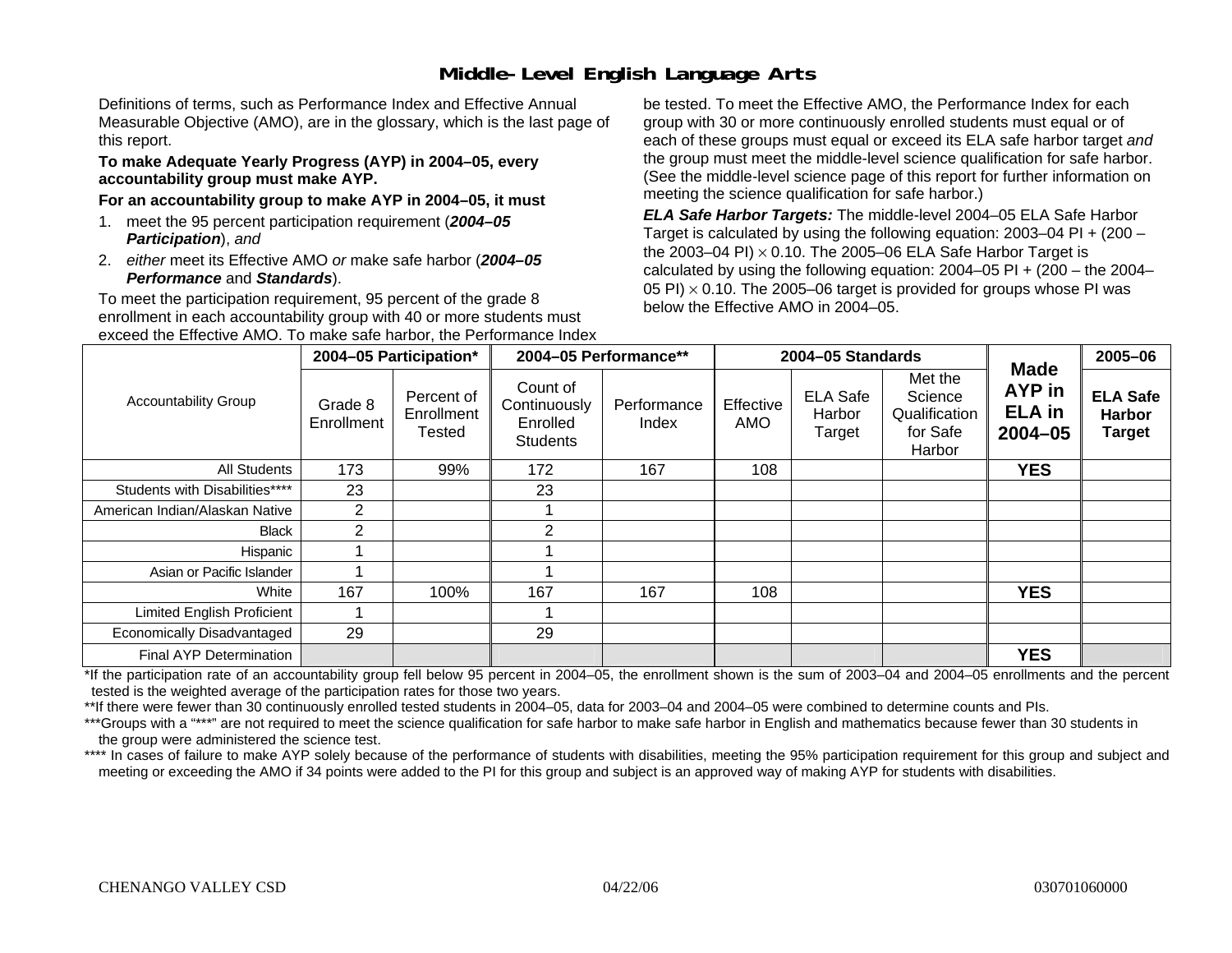### **Middle-Level Mathematics**

Definitions of terms, such as Performance Index and Effective Annual Measurable Objective (AMO), are in the glossary, which is the last page of this report.

#### **To make Adequate Yearly Progress (AYP) in 2004–05, every accountability group must make AYP.**

**For an accountability group to make AYP in 2004–05, it must** 

- 1. meet the 95 percent participation requirement (*2004–05 Participation*), *and*
- 2. *either* meet its Effective AMO *or* make safe harbor (*2004–05 Performance* and *Standards*).

To meet the participation requirement, 95 percent of the grade 8 enrollment in each accountability group with 40 or more students must be tested. To meet the Effective AMO, the Performance Index for each group with 30 or more continuously enrolled students must equal or exceed the Effective AMO. To make safe harbor, the Performance Index of each of these groups must equal or exceed its math safe harbor target *and* the group must meet the middle-level science qualification for safe harbor. (See the middle-level science page of this report for further information on meeting the science qualification for safe harbor.)

*Math Safe Harbor Targets:* The middle-level 2004–05 Math Safe Harbor Target is calculated by using the following equation: 2003–04 PI + (200 – the 2003–04 PI) <sup>×</sup> 0.10. The 2005–06 Math Safe Harbor Target is calculated by using the following equation: 2004–05 PI + (200 – the 2004–05 PI)  $\times$  0.10. The 2005–06 target is provided for groups whose PI was below the Effective AMO in 2004–05.

|                                   |                       | 2004-05 Participation*                    |                                                         | 2004-05 Performance** |                  | 2004-05 Standards             |                                                           | <b>Made</b>                  | 2005-06                                            |
|-----------------------------------|-----------------------|-------------------------------------------|---------------------------------------------------------|-----------------------|------------------|-------------------------------|-----------------------------------------------------------|------------------------------|----------------------------------------------------|
| <b>Accountability Group</b>       | Grade 8<br>Enrollment | Percent of<br>Enrollment<br><b>Tested</b> | Count of<br>Continuously<br>Enrolled<br><b>Students</b> | Performance<br>Index  | Effective<br>AMO | Math Safe<br>Harbor<br>Target | Met the<br>Science<br>Qualification<br>for Safe<br>Harbor | AYP in<br>Math in<br>2004-05 | <b>Math Safe</b><br><b>Harbor</b><br><b>Target</b> |
| <b>All Students</b>               | 175                   | 99%                                       | 170                                                     | 166                   | 85               |                               |                                                           | <b>YES</b>                   |                                                    |
| <b>Students with Disabilities</b> | 23                    |                                           | 22                                                      |                       |                  |                               |                                                           |                              |                                                    |
| American Indian/Alaskan Native    | $\overline{2}$        |                                           |                                                         |                       |                  |                               |                                                           |                              |                                                    |
| <b>Black</b>                      | $\overline{2}$        |                                           | 2                                                       |                       |                  |                               |                                                           |                              |                                                    |
| Hispanic                          |                       |                                           |                                                         |                       |                  |                               |                                                           |                              |                                                    |
| Asian or Pacific Islander         |                       |                                           |                                                         |                       |                  |                               |                                                           |                              |                                                    |
| White                             | 169                   | 100%                                      | 165                                                     | 166                   | 85               |                               |                                                           | <b>YES</b>                   |                                                    |
| Limited English Proficient        |                       |                                           |                                                         |                       |                  |                               |                                                           |                              |                                                    |
| Economically Disadvantaged        | 29                    |                                           | 28                                                      |                       |                  |                               |                                                           |                              |                                                    |
| <b>Final AYP Determination</b>    |                       |                                           |                                                         |                       |                  |                               |                                                           | <b>YES</b>                   |                                                    |

\*If the participation rate of an accountability group fell below 95 percent in 2004–05, the enrollment shown is the sum of 2003–04 and 2004–05 enrollments and the percent tested is the weighted average of the participation rates over those two years.

\*\*If there were fewer than 30 continuously enrolled tested students in 2004–05, data for 2003–04 and 2004–05 were combined to determine counts and PIs.

\*\*\*Groups with a "\*\*\*" are not required to meet the science qualification for safe harbor to make safe harbor in English and mathematics because fewer than 30 students in the group were administered the science test.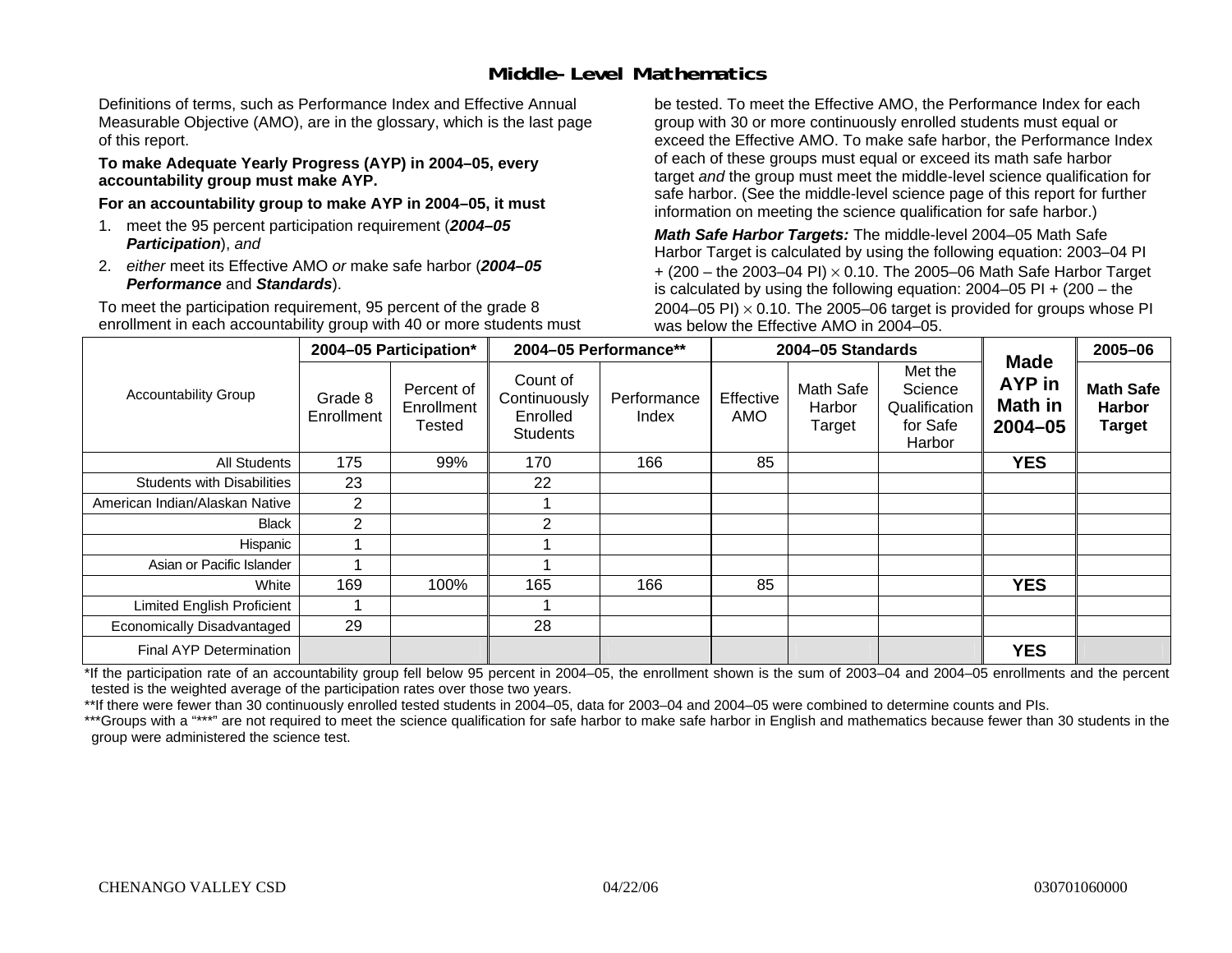### **Middle-Level Science**

Definitions of terms, such as Progress Target and Adequate Yearly Progress (AYP), are in the glossary, which is the last page of this report.

*Made AYP in Science in 2004–05:* To make AYP in science, the Performance Index (PI) for the "All Students" group must equal or exceed the State Science Standard or the Science Progress Target.

*Qualification for Safe Harbor in Middle-Level ELA and Math:* For an accountability group to be considered Qualified for Safe Harbor in Middle-Level ELA and Math, the PI must equal or exceed the State

Science Standard or the Science Progress Target in middle-level science for that group. Groups with fewer than 30 students tested in middle-level science are not subject to this qualification criterion.

*Science Progress Targets:* The middle-level 2004–05 Science Progress Target is calculated by adding one point to the 2003–04 PI. The 2005–06 Science Progress Target is calculated by adding one point to the 2004–05 PI. The 2005–06 target is provided for groups whose PI was below the State Science Standard in 2004–05.

|                                   |                                                         | 2004-05 Performance* |                                     | 2004-05 Standards             |                                             | $2004 - 05$                                                            | 2005-06                       |
|-----------------------------------|---------------------------------------------------------|----------------------|-------------------------------------|-------------------------------|---------------------------------------------|------------------------------------------------------------------------|-------------------------------|
| <b>Accountability Group</b>       | Count of<br>Continuously<br>Enrolled<br><b>Students</b> | Performance<br>Index | <b>State</b><br>Science<br>Standard | Science<br>Progress<br>Target | <b>Made AYP</b><br>in Science<br>in 2004-05 | Qualified<br>for Safe<br>Harbor in<br>Middle-<br>Level ELA<br>and Math | Science<br>Progress<br>Target |
| <b>All Students</b>               | 168                                                     | 192                  | 100                                 |                               | <b>YES</b>                                  | <b>YES</b>                                                             |                               |
| <b>Students with Disabilities</b> | 22                                                      |                      |                                     |                               |                                             |                                                                        |                               |
| American Indian/Alaskan Native    | 1                                                       |                      |                                     |                               |                                             |                                                                        |                               |
| <b>Black</b>                      | 2                                                       |                      |                                     |                               |                                             |                                                                        |                               |
| Hispanic                          | 1                                                       |                      |                                     |                               |                                             |                                                                        |                               |
| Asian or Pacific Islander         | 4                                                       |                      |                                     |                               |                                             |                                                                        |                               |
| White                             | 163                                                     | 191                  | 100                                 |                               |                                             | <b>YES</b>                                                             |                               |
| Limited English Proficient        | 1                                                       |                      |                                     |                               |                                             |                                                                        |                               |
| Economically Disadvantaged        | 28                                                      |                      |                                     |                               |                                             |                                                                        |                               |
| <b>Final AYP Determination</b>    |                                                         |                      |                                     |                               | <b>YES</b>                                  |                                                                        |                               |

\*If there were fewer than 30 continuously enrolled students in 2004–05, data for 2003–04 and 2004–05 were combined to determine counts and PIs.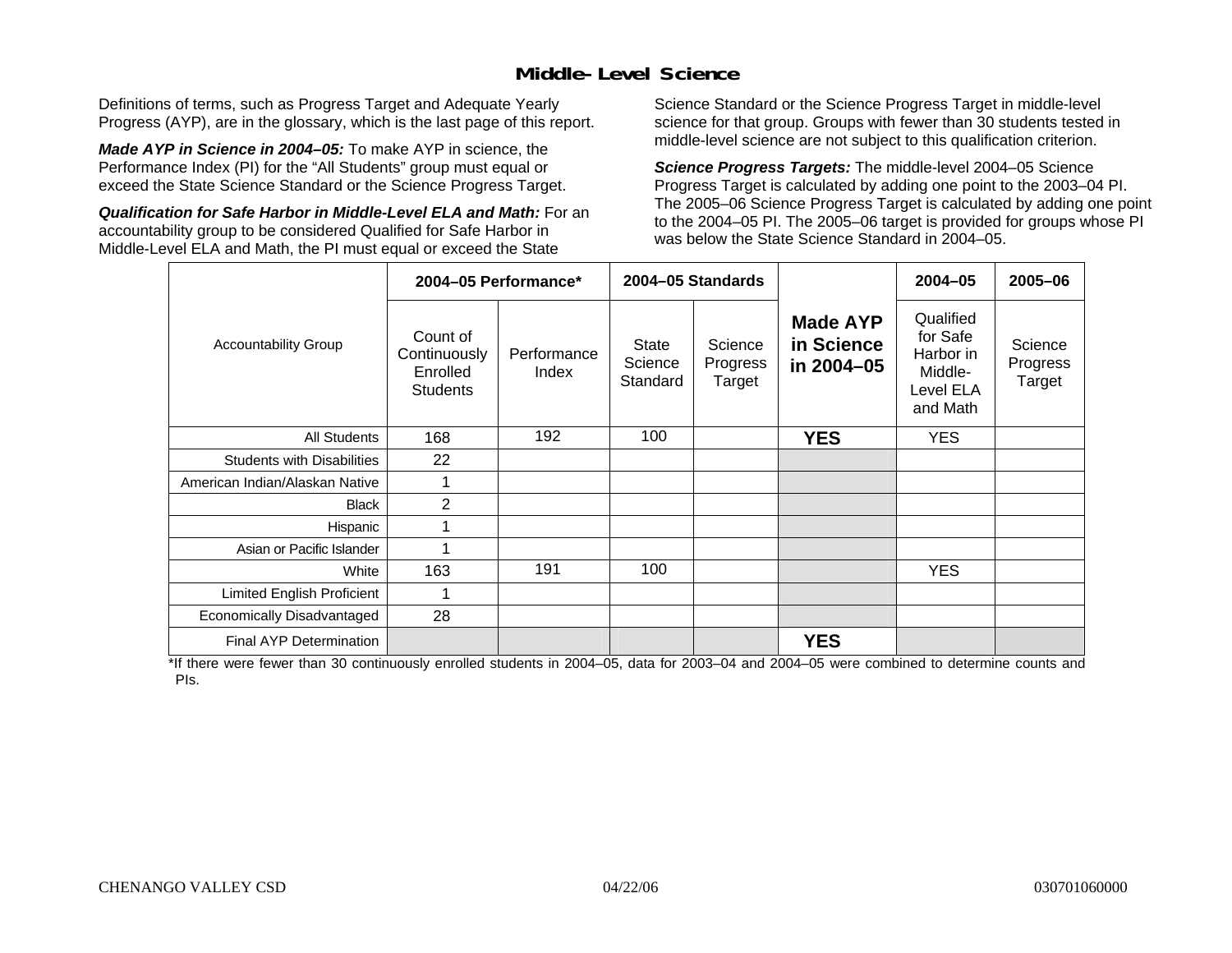# **Secondary-Level English Language Arts**

Definitions of terms, such as Performance Index and Effective Annual Measurable Objective (AMO), are in the glossary, which is the last page of this report.

#### **To make Adequate Yearly Progress (AYP) in 2004–05, every accountability group must make AYP.**

**For an accountability group to make AYP in 2004–05,** 95 percent of seniors in each accountability group of 40 or more must have taken an English examination that meets the student graduation requirement. Each group must also meet its Effective AMO *or* make safe harbor (*2004–05 Performance* and *Standards*). To meet the Effective AMO, the Performance Index for each group with 30 or more cohort members must equal or exceed the Effective AMO. To make safe harbor, the

Performance Index of each of these groups must equal or exceed its ELA safe harbor target *and* the group must meet the graduation-rate qualification for safe harbor. (See the graduation-rate page of this report for further information on meeting the graduation-rate qualification for safe harbor.)

*ELA Safe Harbor Targets:* The secondary-level 2004–05 ELA Safe Harbor Target is calculated by using the following equation: 2003–04 PI + (200 – the 2003–04 PI) <sup>×</sup> 0.10. The 2005–06 ELA Safe Harbor Target is calculated by using the following equation:  $2004-05$  PI  $+$  (200 – the 2004–05 PI)  $\times$  0.10. The 2005–06 target is provided for groups whose PI was below the Effective AMO in 2004–05.

| <b>Accountability Group</b>       | 2004-05 Participation*                |                                    |                                                         | 2004-05 Performance** | 2004-05 Standards |                                        | <b>Made</b>                                                        | 2005-06                            |                                     |
|-----------------------------------|---------------------------------------|------------------------------------|---------------------------------------------------------|-----------------------|-------------------|----------------------------------------|--------------------------------------------------------------------|------------------------------------|-------------------------------------|
|                                   | Count of<br>Seniors in<br>$2004 - 05$ | Percent<br>of<br>Seniors<br>Tested | Count of<br>2001<br>Accountability<br>Cohort<br>Members | Performance<br>Index  | Effective<br>AMO  | <b>ELA</b><br>Safe<br>Harbor<br>Target | Met the<br>Graduation-<br>Rate<br>Qualification for<br>Safe Harbor | AYP in<br><b>ELA</b> in<br>2004-05 | <b>ELA Safe</b><br>Harbor<br>Target |
| All Students                      | 159                                   | 99%                                | 161                                                     | 187                   | 140               |                                        |                                                                    | <b>YES</b>                         |                                     |
| <b>Students with Disabilities</b> | 15                                    |                                    | 19                                                      |                       |                   |                                        |                                                                    |                                    |                                     |
| American Indian/Alaskan Native    |                                       |                                    |                                                         |                       |                   |                                        |                                                                    |                                    |                                     |
| <b>Black</b>                      |                                       |                                    | 4                                                       |                       |                   |                                        |                                                                    |                                    |                                     |
| Hispanic                          |                                       |                                    |                                                         |                       |                   |                                        |                                                                    |                                    |                                     |
| Asian or Pacific Islander         |                                       |                                    | 2                                                       |                       |                   |                                        |                                                                    |                                    |                                     |
| White                             | 157                                   | 99%                                | 154                                                     | 190                   | 140               |                                        |                                                                    | <b>YES</b>                         |                                     |
| Limited English Proficient        |                                       |                                    |                                                         |                       |                   |                                        |                                                                    |                                    |                                     |
| Economically Disadvantaged        | 16                                    |                                    | 15                                                      |                       |                   |                                        |                                                                    |                                    |                                     |
| Final AYP Determination           |                                       |                                    |                                                         |                       |                   |                                        |                                                                    | <b>YES</b>                         |                                     |

\*If the participation rate of an accountability group fell below 95 percent in 2004–05, the count of seniors shown is the sum of 2003–04 and 2004–05 counts and the percent tested is the weighted average of the participation rates for those two years.

\*\*If there were fewer than thirty 2001 accountability cohort members, 2000 and 2001 cohort data were combined to determine counts and PIs.

\*\*\*Groups with a "\*\*\*" are not required to meet the graduation-rate qualification for safe harbor, because fewer than 30 members in the 2000 graduation-rate cohort were in those groups.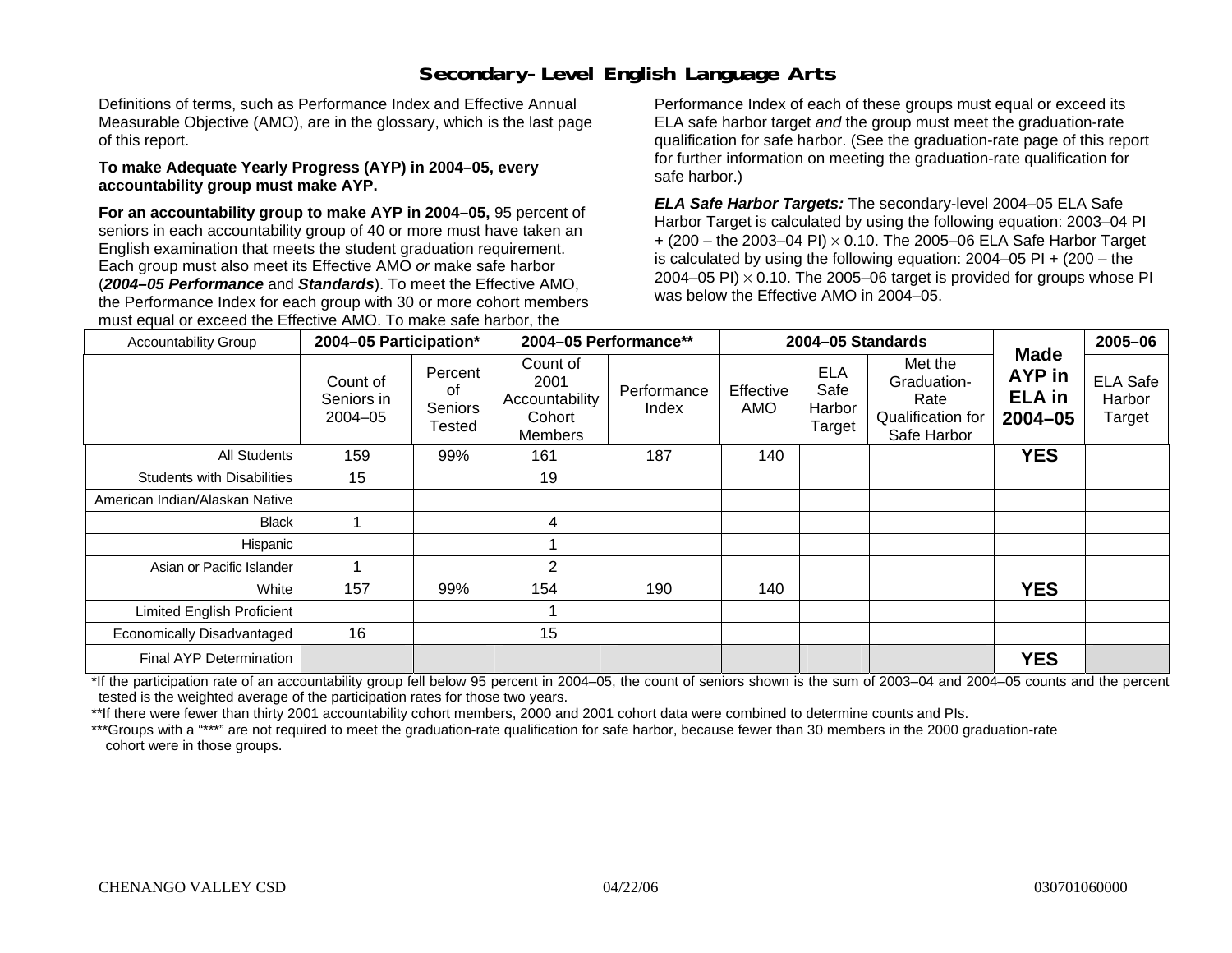# **Secondary-Level Mathematics**

Definitions of terms, such as Performance Index and Effective Annual Measurable Objective (AMO), are in the glossary, which is the last page of this report.

#### **To make Adequate Yearly Progress (AYP) in 2004–05, every accountability group must make AYP.**

**For an accountability group to make AYP in 2004–05,** 95 percent of seniors in each accountability group of 40 or more must have taken a mathematics examination that meets the student graduation requirement. Each group must also meet its Effective AMO *or* make safe harbor (*2004–05 Performance* and *Standards*). To meet the Effective AMO, the Performance Index for each group with 30 or more cohort members must equal or exceed the Effective AMO. To make safe

harbor, the Performance Index of each of these groups must equal or exceed its math safe harbor target *and* the group must meet the graduation-rate qualification for safe harbor. (See the graduation-rate page of this report for further information on meeting the graduation-rate qualification for safe harbor.)

*Math Safe Harbor Targets:* The secondary-level 2004–05 Math Safe Harbor Target is calculated by using the following equation: 2003–04 PI + (200 – the 2003–04 PI) <sup>×</sup> 0.10. The 2005–06 Math Safe Harbor Target is calculated by using the following equation: 2004–05 PI + (200 – the 2004–05 PI)  $\times$  0.10. The 2005–06 target is provided for groups whose PI was below the Effective AMO in 2004–05.

| <b>Accountability Group</b>       | 2004-05 Participation*                |                                    | 2004-05 Performance**                                       |                      |                  | 2004-05 Standards                |                                                                    | <b>Made</b>                      | 2005-06                       |
|-----------------------------------|---------------------------------------|------------------------------------|-------------------------------------------------------------|----------------------|------------------|----------------------------------|--------------------------------------------------------------------|----------------------------------|-------------------------------|
|                                   | Count of<br>Seniors in<br>$2004 - 05$ | Percent<br>οf<br>Seniors<br>Tested | Count of 2001<br>Accountability<br>Cohort<br><b>Members</b> | Performance<br>Index | Effective<br>AMO | Math<br>Safe<br>Harbor<br>Target | Met the<br>Graduation-<br>Rate<br>Qualification for<br>Safe Harbor | AYP in<br>Math in<br>$2004 - 05$ | Math Safe<br>Harbor<br>Target |
| All Students                      | 159                                   | 99%                                | 161                                                         | 188                  | 131              |                                  |                                                                    | <b>YES</b>                       |                               |
| <b>Students with Disabilities</b> | 15                                    |                                    | 19                                                          |                      |                  |                                  |                                                                    |                                  |                               |
| American Indian/Alaskan Native    |                                       |                                    |                                                             |                      |                  |                                  |                                                                    |                                  |                               |
| Black                             |                                       |                                    | 4                                                           |                      |                  |                                  |                                                                    |                                  |                               |
| Hispanic                          |                                       |                                    |                                                             |                      |                  |                                  |                                                                    |                                  |                               |
| Asian or Pacific Islander         |                                       |                                    | $\overline{2}$                                              |                      |                  |                                  |                                                                    |                                  |                               |
| White                             | 157                                   | 99%                                | 154                                                         | 192                  | 131              |                                  |                                                                    | <b>YES</b>                       |                               |
| <b>Limited English Proficient</b> |                                       |                                    |                                                             |                      |                  |                                  |                                                                    |                                  |                               |
| Economically Disadvantaged        | 16                                    |                                    | 15                                                          |                      |                  |                                  |                                                                    |                                  |                               |
| Final AYP Determination           |                                       |                                    |                                                             |                      |                  |                                  |                                                                    | <b>YES</b>                       |                               |

\*If the participation rate of an accountability group fell below 95 percent in 2004–05, the count of seniors shown is the sum of 2003–04 and 2004–05 counts and the percent tested is the weighted average of the participation rates for those two years.

\*\*It there were fewer than thirty 2001 accountability cohort members, 2000 and 2001 cohort data were combined to determine counts and PIs.

\*\*\*Groups with a "\*\*" are not required to meet the graduation-rate qualification for safe harbor, because fewer than 30 members in the 2000 graduation-rate cohort were in those groups.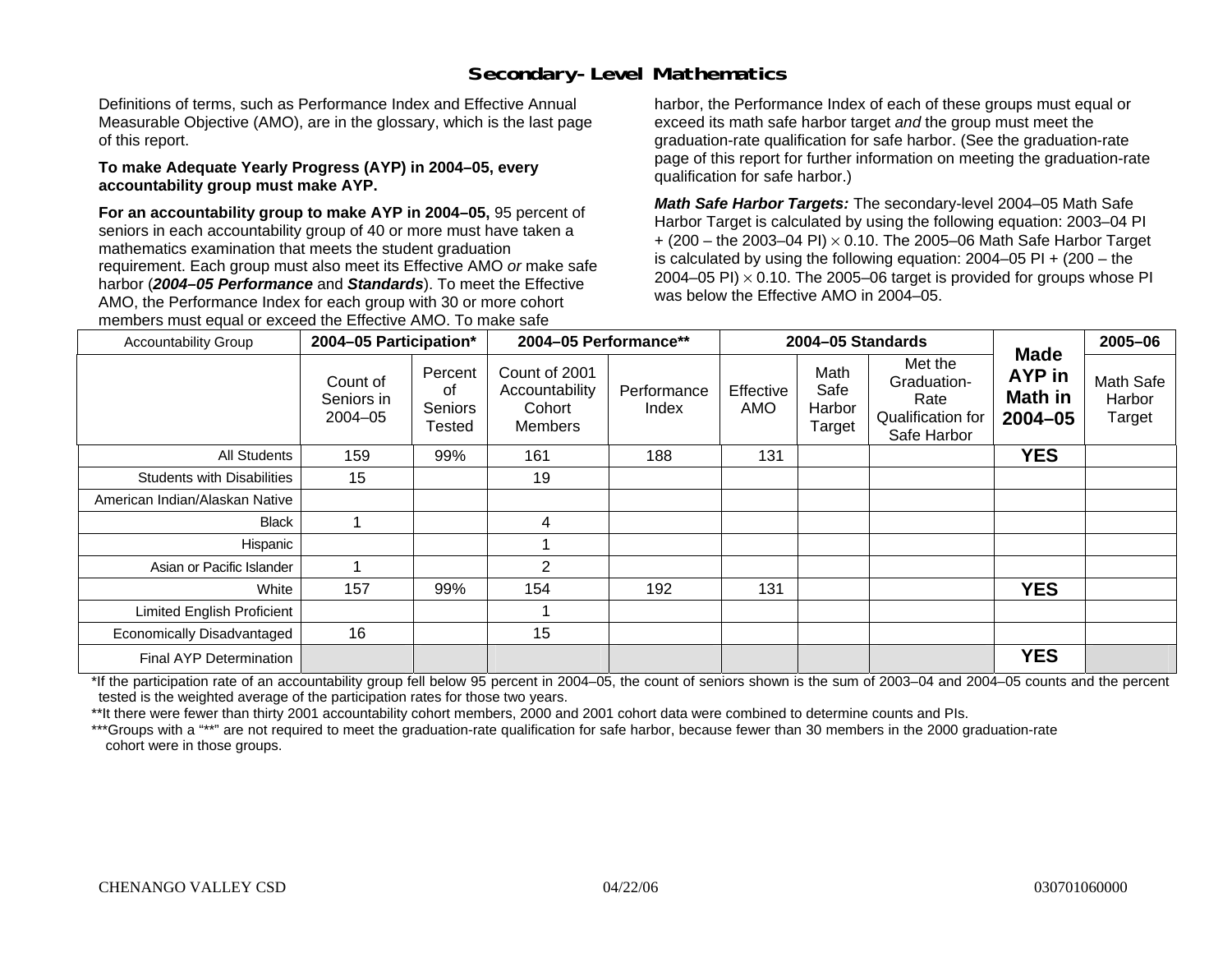### **Graduation Rate**

Definitions of terms, such as Progress Target and Adequate Yearly Progress (AYP), are in the glossary, which is the last page of this report.

*Made AYP in Graduation Rate in 2004–05:* To make AYP in graduation rate, the Percent Earning a Local Diploma by August 31, 2004 for the "All Students" group must equal or exceed the Graduation-Rate Standard or the Graduation-Rate Progress Target.

*Qualification for Safe Harbor in Secondary-Level ELA and Math:* For an accountability group to be considered Qualified for Safe Harbor in Secondary-Level ELA and Math, the Percent Earning a Local Diploma by August 31, 2004 must equal or exceed the Graduation-Rate Standard or the Graduation-Rate Progress Target for that group.

*Graduation-Rate Progress Targets:* The 2004–05 Graduation-Rate Progress Target is calculated by adding one point to the Percent of the 1999 Cohort Earning a Local Diploma by August 31, 2003. The 2005–06 Graduation-Rate Progress Target is calculated by adding one point to the Percent of the 2000 Cohort Earning a Local Diploma by August 31, 2004. This target is provided for each group whose Percent Earning a Local Diploma by August 31, 2004 is below the Graduation-Rate Standard in 2004–05 (55). Groups with fewer than 30 cohort members are not subject to this criterion.

|                                   |                                                                  | 2004-05 Performance                                      |                                 | 2004-05 Standards                         |                                                                                    | 2004-05                                                                   | 2005-06                                   |
|-----------------------------------|------------------------------------------------------------------|----------------------------------------------------------|---------------------------------|-------------------------------------------|------------------------------------------------------------------------------------|---------------------------------------------------------------------------|-------------------------------------------|
| <b>Accountability Group</b>       | Count of<br>2000<br>Graduation-<br>Rate Cohort<br><b>Members</b> | Percent Earning a<br>Local Diploma by<br>August 31, 2004 | Graduation-<br>Rate<br>Standard | Graduation-<br>Rate<br>Progress<br>Target | <b>Made AYP</b><br><u>in</u><br><b>Graduation</b><br><b>Rate in</b><br>$2004 - 05$ | Qualified<br>for Safe<br>Harbor in<br>Secondary-<br>Level ELA<br>and Math | Graduation-<br>Rate<br>Progress<br>Target |
| All Students                      | 169                                                              | 89                                                       | 55                              |                                           | <b>YES</b>                                                                         | <b>YES</b>                                                                |                                           |
| <b>Students with Disabilities</b> | 32                                                               | 72                                                       | 55                              |                                           |                                                                                    | <b>YES</b>                                                                |                                           |
| American Indian/Alaskan Native    |                                                                  |                                                          |                                 |                                           |                                                                                    |                                                                           |                                           |
| <b>Black</b>                      | $\overline{2}$                                                   |                                                          |                                 |                                           |                                                                                    |                                                                           |                                           |
| Hispanic                          |                                                                  |                                                          |                                 |                                           |                                                                                    |                                                                           |                                           |
| Asian or Pacific Islander         |                                                                  |                                                          |                                 |                                           |                                                                                    |                                                                           |                                           |
| White                             | 167                                                              | 89                                                       | 55                              |                                           |                                                                                    | <b>YES</b>                                                                |                                           |
| Limited English Proficient        |                                                                  |                                                          |                                 |                                           |                                                                                    |                                                                           |                                           |
| Economically Disadvantaged        | 19                                                               |                                                          |                                 |                                           |                                                                                    |                                                                           |                                           |
| <b>Final AYP Determination</b>    |                                                                  |                                                          |                                 |                                           | <b>YES</b>                                                                         |                                                                           |                                           |